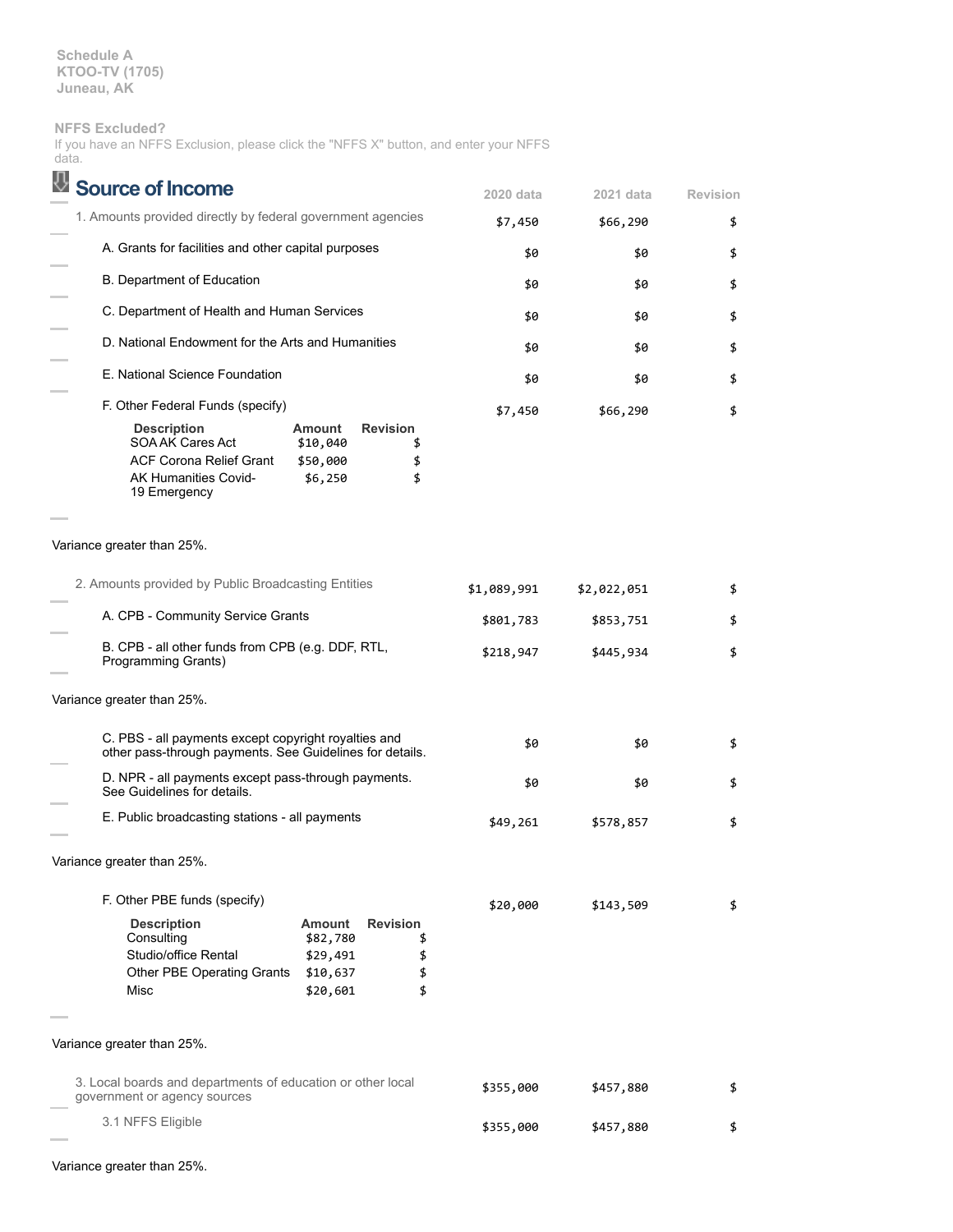| A. Program and production underwriting                                                                                                | \$0       | \$2,880   | \$ |
|---------------------------------------------------------------------------------------------------------------------------------------|-----------|-----------|----|
| B. Grants and contributions other than underwriting                                                                                   | \$355,000 | \$455,000 | \$ |
| Variance greater than 25%.                                                                                                            |           |           |    |
| C. Appropriations from the licensee                                                                                                   | \$0       | \$0       | \$ |
| D. Gifts and grants for facilities and equipment as<br>restricted by the donor or received through a capital<br>campaign (Radio only) | \$0       | \$0       | \$ |
| E. Gifts and grants received through a capital campaign<br>but not for facilities and equipment                                       | \$0       | \$0       | \$ |
| F. Other income eligible as NFFS (specify)                                                                                            | \$0       | \$0       | \$ |
| 3.2 NFFS Ineligible                                                                                                                   | \$0       | \$0       | \$ |
| A. Rental income                                                                                                                      | \$0       | \$0       | \$ |
| <b>B.</b> Fees for services                                                                                                           | \$0       | \$0       | \$ |
| C. Licensing fees (not royalties – see instructions for Line<br>15)                                                                   | \$0       | \$0       | \$ |
| D. Gifts and grants for facilities and equipment as<br>restricted by the donor or received through a capital<br>campaign (TV only)    | \$0       | \$0       | \$ |
| E. Other income ineligible for NFFS inclusion                                                                                         | \$0       | \$0       | \$ |
| 4. State boards and departments of education or other state<br>government or agency sources                                           | \$314,399 | \$153,224 | \$ |
| 4.1 NFFS Eligible                                                                                                                     | \$25,185  | \$11,066  | \$ |
| Variance greater than 25%.                                                                                                            |           |           |    |
| A. Program and production underwriting                                                                                                | \$25,185  | \$11,066  | \$ |
| Variance greater than 25%.                                                                                                            |           |           |    |
| B. Grants and contributions other than underwriting                                                                                   | \$0       | \$0       | \$ |
| C. Appropriations from the licensee                                                                                                   | \$0       | \$0       | \$ |
| D. Gifts and grants for facilities and equipment as<br>restricted by the donor or received through a capital<br>campaign (Radio only) | \$0       | \$0       | \$ |
| E. Gifts and grants received through a capital campaign<br>but not for facilities and equipment                                       | \$0       | \$0       | \$ |
| F. Other income eligible as NFFS (specify)                                                                                            | \$0       | \$0       | \$ |
| 4.2 NFFS Ineligible                                                                                                                   | \$289,214 | \$142,158 | \$ |
| Variance greater than 25%.                                                                                                            |           |           |    |
| A. Rental income                                                                                                                      | \$0       | \$0       | \$ |
| <b>B.</b> Fees for services                                                                                                           | \$0       | \$0       | \$ |
| C. Licensing fees (not royalties – see instructions for Line<br>15)                                                                   | \$0       | \$0       | \$ |
| D. Gifts and grants for facilities and equipment as<br>restricted by the donor or received through a capital                          | \$288,973 | \$142,158 | \$ |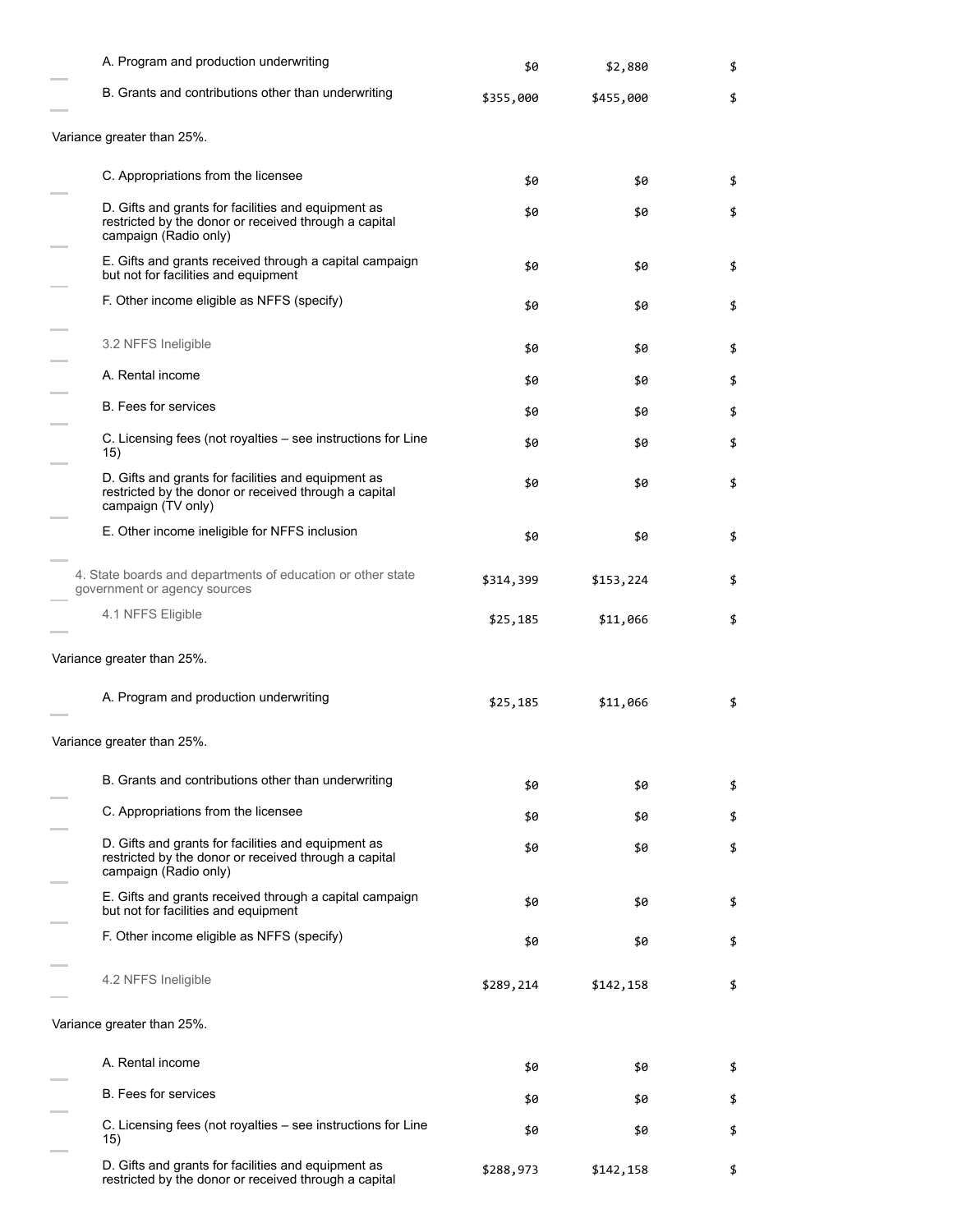Variance greater than 25%.

 $\equiv$ 

÷

÷

i.

÷

÷

i.

÷

i.

 $\overline{a}$ 

| E. Other income ineligible for NFFS inclusion                                                                                         | \$241 | \$0      | \$ |
|---------------------------------------------------------------------------------------------------------------------------------------|-------|----------|----|
| Variance greater than 25%.                                                                                                            |       |          |    |
| 5. State colleges and universities                                                                                                    | \$0   | \$10,000 | \$ |
| 5.1 NFFS Eligible                                                                                                                     | \$0   | \$10,000 | \$ |
| A. Program and production underwriting                                                                                                | \$0   | \$10,000 | \$ |
| B. Grants and contributions other than underwriting                                                                                   | \$0   | \$0      | \$ |
| C. Appropriations from the licensee                                                                                                   | \$0   | \$0      | \$ |
| D. Gifts and grants for facilities and equipment as<br>restricted by the donor or received through a capital<br>campaign (Radio only) | \$0   | \$0      | \$ |
| E. Gifts and grants received through a capital campaign<br>but not for facilities and equipment                                       | \$0   | \$0      | \$ |
| F. Other income eligible as NFFS (specify)                                                                                            | \$0   | \$0      | \$ |
| 5.2 NFFS Ineligible                                                                                                                   | \$0   | \$0      | \$ |
| A. Rental income                                                                                                                      | \$0   | \$0      | \$ |
| <b>B.</b> Fees for services                                                                                                           | \$0   | \$0      | \$ |
| C. Licensing fees (not royalties - see instructions for Line<br>15)                                                                   | \$0   | \$0      | \$ |
| D. Gifts and grants for facilities and equipment as<br>restricted by the donor or received through a capital<br>campaign (TV only)    | \$0   | \$0      | \$ |
| E. Other income ineligible for NFFS inclusion                                                                                         | \$0   | \$0      | \$ |
| 6. Other state-supported colleges and universities                                                                                    | \$0   | \$0      | \$ |
| 6.1 NFFS Eligible                                                                                                                     | \$0   | \$0      | \$ |
| A. Program and production underwriting                                                                                                | \$0   | \$0      | \$ |
| B. Grants and contributions other than underwriting                                                                                   | \$0   | \$0      | \$ |
| C. Appropriations from the licensee                                                                                                   | \$0   | \$0      | \$ |
| D. Gifts and grants for facilities and equipment as<br>restricted by the donor or received through a capital<br>campaign (Radio only) | \$0   | \$0      | \$ |
| E. Gifts and grants received through a capital campaign<br>but not for facilities and equipment                                       | \$0   | \$0      | \$ |
| F. Other income eligible as NFFS (specify)                                                                                            | \$0   | \$0      | \$ |
| 6.2 NFFS Ineligible                                                                                                                   | \$0   | \$0      | \$ |
| A. Rental income                                                                                                                      | \$0   | \$0      | \$ |
| <b>B.</b> Fees for services                                                                                                           | \$0   | \$0      | \$ |
| C. Licensing fees (not royalties - see instructions for Line<br>15)                                                                   | \$0   | \$0      | \$ |

D. Gifts and grants for facilities and equipment as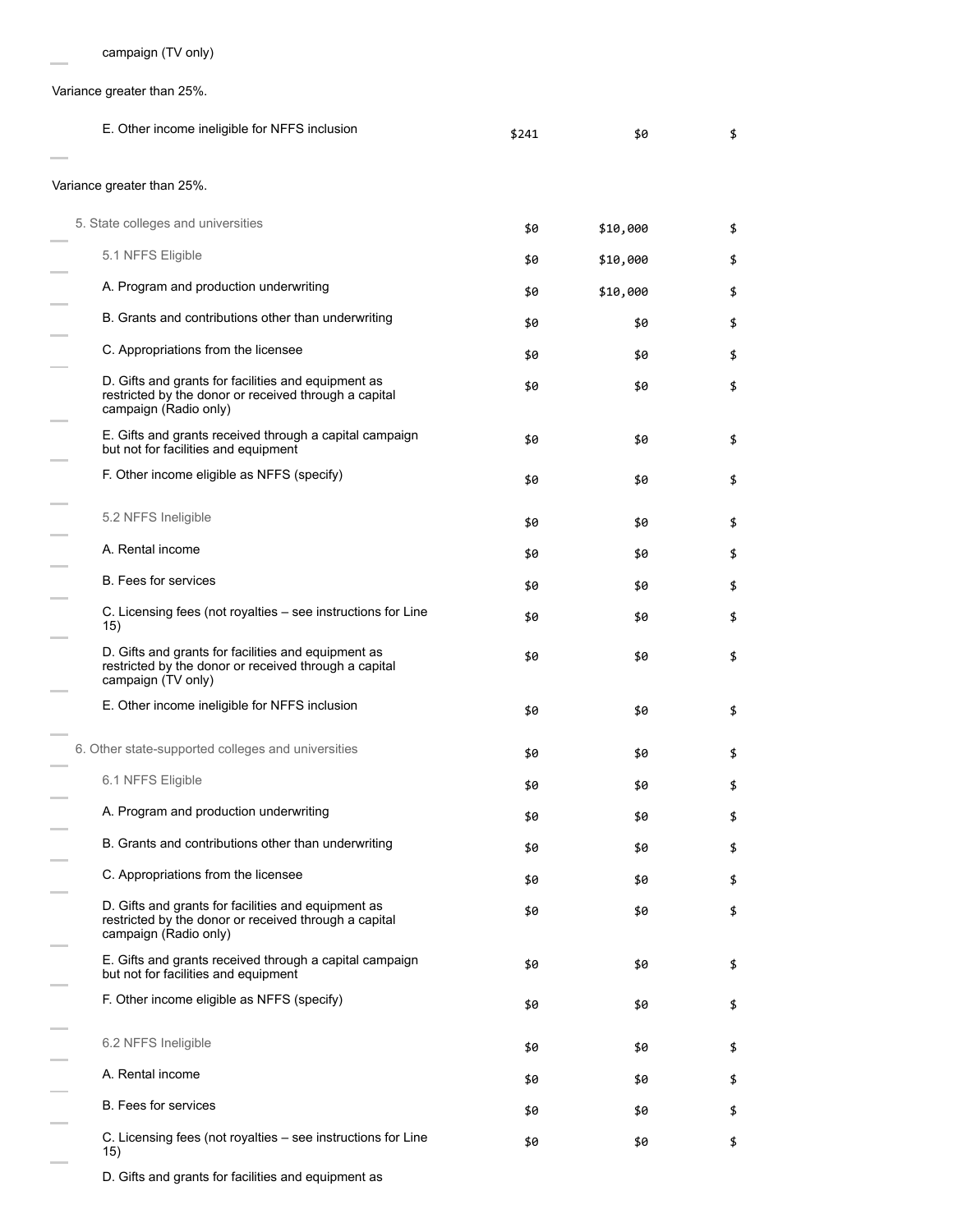| restricted by the donor or received through a capital<br>campaign (TV only)                                                           | \$0       | \$0       | \$ |
|---------------------------------------------------------------------------------------------------------------------------------------|-----------|-----------|----|
| E. Other income ineligible for NFFS inclusion                                                                                         | \$0       | \$0       | \$ |
| 7. Private colleges and universities                                                                                                  | \$0       | \$0       | \$ |
| 7.1 NFFS Eligible                                                                                                                     | \$0       | \$0       | \$ |
| A. Program and production underwriting                                                                                                | \$0       | \$0       | \$ |
| B. Grants and contributions other than underwriting                                                                                   | \$0       | \$0       | \$ |
| C. Appropriations from the licensee                                                                                                   | \$0       | \$0       | \$ |
| D. Gifts and grants for facilities and equipment as<br>restricted by the donor or received through a capital<br>campaign (Radio only) | \$0       | \$0       | \$ |
| E. Gifts and grants received through a capital campaign<br>but not for facilities and equipment                                       | \$0       | \$0       | \$ |
| F. Other income eligible as NFFS (specify)                                                                                            | \$0       | \$0       | \$ |
| 7.2 NFFS Ineligible                                                                                                                   | \$0       | \$0       | \$ |
| A. Rental income                                                                                                                      | \$0       | \$0       | \$ |
| B. Fees for services                                                                                                                  | \$0       | \$0       | \$ |
| C. Licensing fees (not royalties – see instructions for Line<br>15)                                                                   | \$0       | \$0       | \$ |
| D. Gifts and grants for facilities and equipment as<br>restricted by the donor or received through a capital<br>campaign (TV only)    | \$0       | \$0       | \$ |
| E. Other income ineligible for NFFS inclusion                                                                                         | \$0       | \$0       | \$ |
| 8. Foundations and nonprofit associations                                                                                             | \$492,180 | \$632,072 | \$ |
| 8.1 NFFS Eligible                                                                                                                     | \$238,653 | \$147,155 | \$ |
| Variance greater than 25%                                                                                                             |           |           |    |
| A. Program and production underwriting                                                                                                | \$138,653 | \$120,787 | \$ |
| B. Grants and contributions other than underwriting                                                                                   | \$100,000 | \$26,368  | \$ |
| Variance greater than 25%.                                                                                                            |           |           |    |
| C. Gifts and grants for facilities and equipment as<br>restricted by the donor or received through a capital<br>campaign (Radio only) | \$0       | \$0       | \$ |
| D. Gifts and grants received through a capital campaign<br>but not for facilities and equipment                                       | \$0       | \$0       | \$ |
| E. Other income eligible as NFFS (specify)                                                                                            | \$0       | \$0       | \$ |
| 8.2 NFFS Ineligible                                                                                                                   | \$253,527 | \$484,917 | \$ |
| Variance greater than 25%.                                                                                                            |           |           |    |
| A. Rental income                                                                                                                      | \$2,768   | \$123,779 | \$ |

Variance greater than 25%.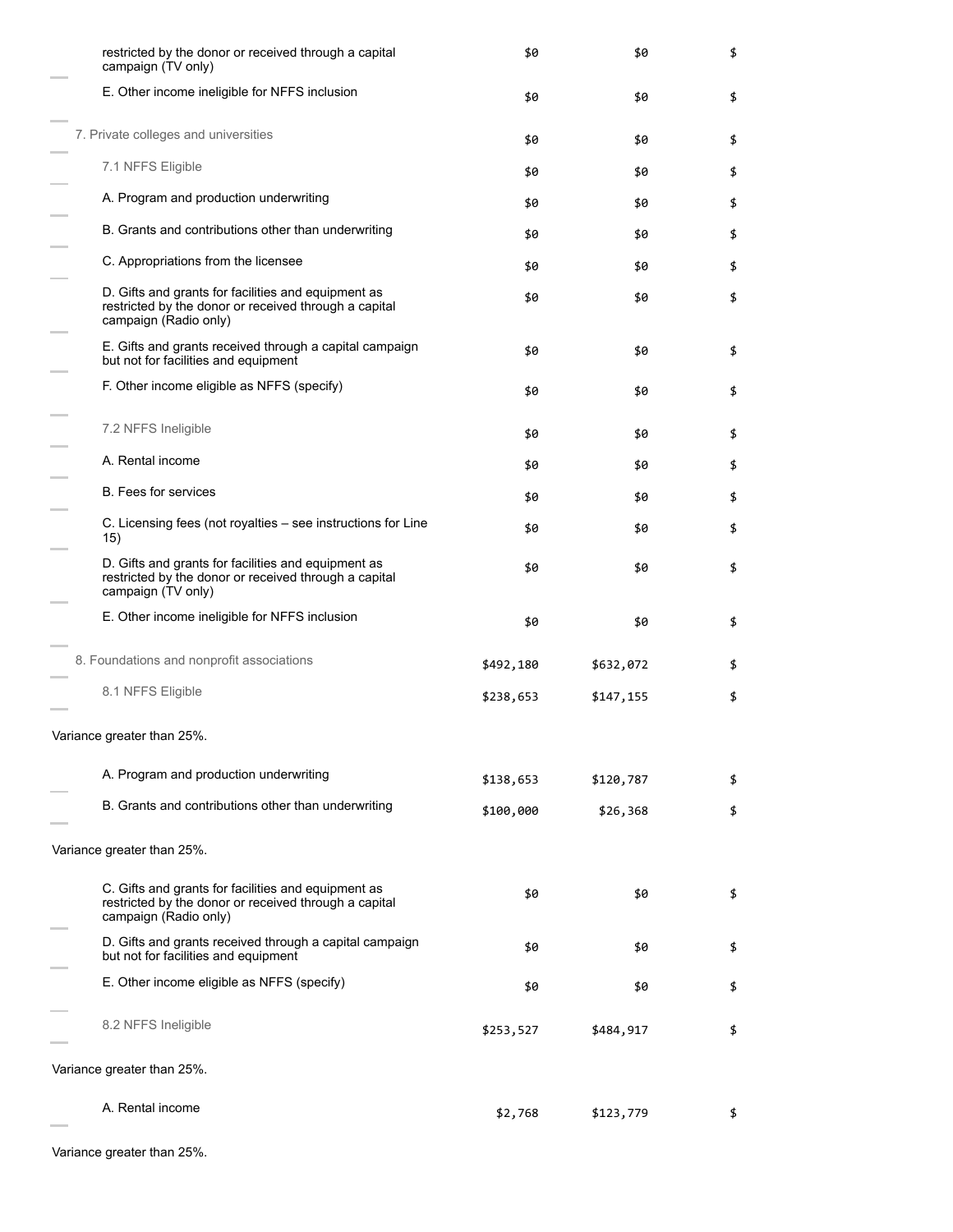| <b>B.</b> Fees for services                                                                                                           |                        |                       | \$28,212  | \$35,881  | \$ |
|---------------------------------------------------------------------------------------------------------------------------------------|------------------------|-----------------------|-----------|-----------|----|
| Variance greater than 25%.                                                                                                            |                        |                       |           |           |    |
| C. Licensing fees (not royalties – see instructions for Line<br>15)                                                                   |                        |                       | \$0       | \$0       | \$ |
| D. Gifts and grants for facilities and equipment as<br>restricted by the donor or received through a capital<br>campaign (TV only)    |                        |                       | \$222,292 | \$325,208 | \$ |
| Variance greater than 25%.                                                                                                            |                        |                       |           |           |    |
| E. Other income ineligible for NFFS inclusion                                                                                         |                        |                       | \$255     | \$49      | \$ |
| <b>Description</b><br>Video Sales                                                                                                     | Amount<br>\$49         | <b>Revision</b><br>\$ |           |           |    |
| Variance greater than 25%.                                                                                                            |                        |                       |           |           |    |
| 9. Business and Industry                                                                                                              |                        |                       | \$215,048 | \$181,568 | \$ |
| 9.1 NFFS Eligible                                                                                                                     |                        |                       | \$172,121 | \$111,329 | \$ |
| Variance greater than 25%.                                                                                                            |                        |                       |           |           |    |
| A. Program and production underwriting                                                                                                |                        |                       | \$119,330 | \$50,375  | \$ |
| Variance greater than 25%.                                                                                                            |                        |                       |           |           |    |
| B. Grants and contributions other than underwriting                                                                                   |                        |                       | \$52,791  | \$60,954  | \$ |
| C. Gifts and grants for facilities and equipment as<br>restricted by the donor or received through a capital<br>campaign (Radio only) |                        |                       | \$0       | \$0       | \$ |
| D. Gifts and grants received through a capital campaign<br>but not for facilities and equipment                                       |                        |                       | \$0       | \$0       | \$ |
| E. Other income eligible as NFFS (specify)                                                                                            |                        |                       | \$0       | \$0       | \$ |
| 9.2 NFFS Ineligible                                                                                                                   |                        |                       | \$42,927  | \$70,239  | \$ |
| Variance greater than 25%.                                                                                                            |                        |                       |           |           |    |
| A. Rental income                                                                                                                      |                        |                       | \$22,969  | \$25,546  | \$ |
| <b>B.</b> Fees for services                                                                                                           |                        |                       | \$16,111  | \$40,945  | \$ |
| Variance greater than 25%.                                                                                                            |                        |                       |           |           |    |
| C. Licensing fees (not royalties – see instructions for Line<br>15)                                                                   |                        |                       | \$0       | \$0       | \$ |
| D. Gifts and grants for facilities and equipment as<br>restricted by the donor or received through a capital<br>campaign (TV only)    |                        |                       | \$0       | \$3,500   | \$ |
| E. Other income ineligible for NFFS inclusion                                                                                         |                        |                       | \$3,847   | \$248     | \$ |
| <b>Description</b><br>Royalties                                                                                                       | <b>Amount</b><br>\$248 | <b>Revision</b><br>\$ |           |           |    |

Variance greater than 25%.

÷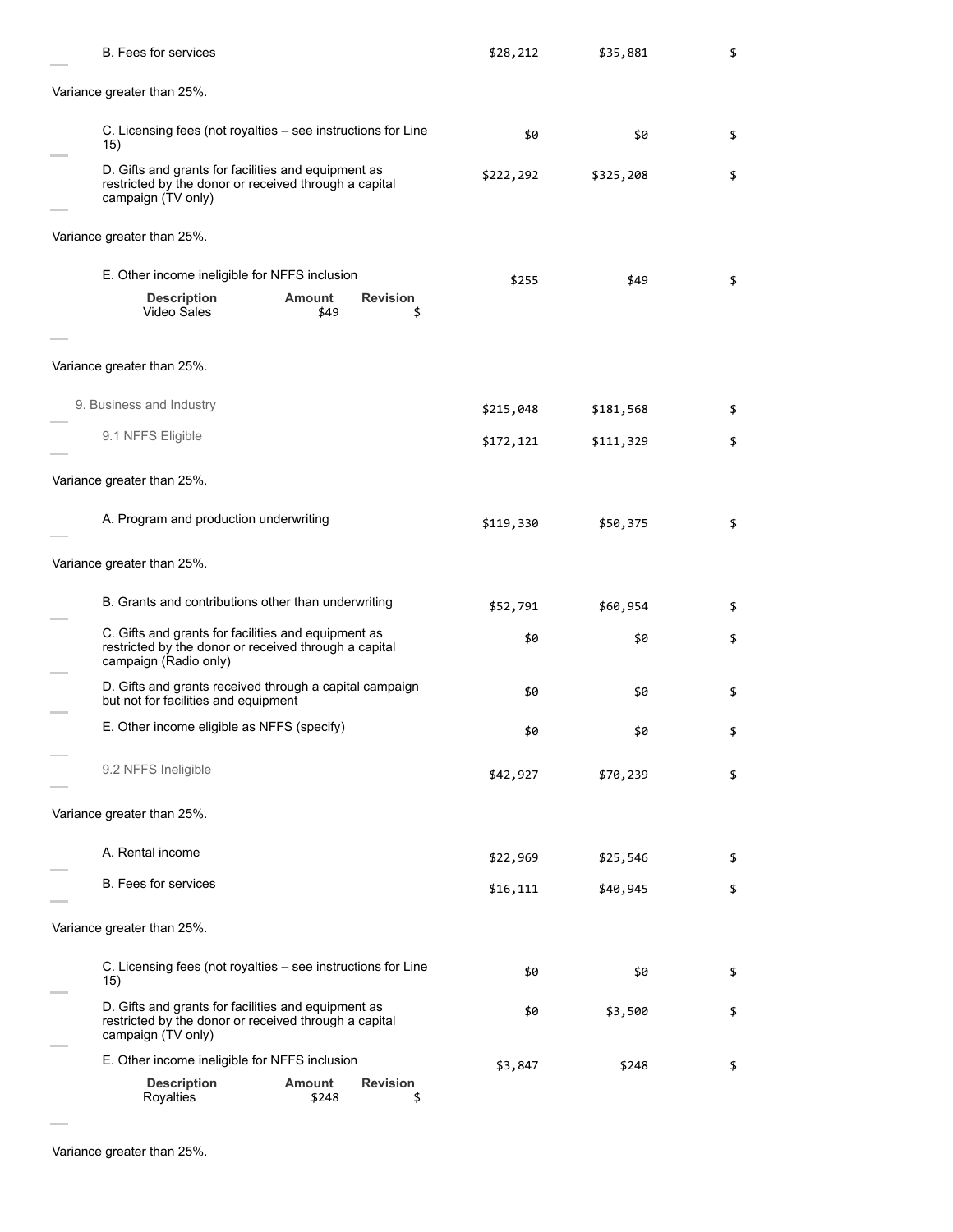| 10. Memberships and subscriptions (net of membership bad<br>debt expense)                                                                                                                   | \$1,785   | \$0       | \$              |
|---------------------------------------------------------------------------------------------------------------------------------------------------------------------------------------------|-----------|-----------|-----------------|
| Variance greater than 25%.                                                                                                                                                                  |           |           |                 |
| 10.1 NFFS Exclusion – Fair market value of premiums<br>that are not of insubstantial value                                                                                                  | \$0       | \$0       | \$              |
| 10.2 NFFS Exclusion – All bad debt expenses from NFFS<br>eligible revenues including but not limited to pledges,<br>underwriting, and membership (unless netted elsewhere<br>in Schedule A) | \$0       | \$0       | \$              |
| 2020 data<br>2021 data<br>10.3 Total number of                                                                                                                                              |           |           |                 |
| 70<br>0<br>contributors.                                                                                                                                                                    |           |           |                 |
| 11. Revenue from Friends groups less any revenue included                                                                                                                                   | \$0       | \$0       | \$              |
| on line 10<br>2020 data<br>2021 data                                                                                                                                                        |           |           |                 |
| 11.1 Total number of<br>0<br>0<br>Friends contributors.                                                                                                                                     |           |           |                 |
| 12. Subsidiaries and other activities unrelated to public                                                                                                                                   |           |           |                 |
| broadcasting (See instructions)                                                                                                                                                             | \$0       | \$0       | \$              |
| A. Nonprofit subsidiaries involved in telecommunications<br>activities                                                                                                                      | \$0       | \$0       | \$              |
| B. NFFS Ineligible - Nonprofit subsidiaries not involved in<br>telecommunications activities                                                                                                | \$0       | \$0       | \$              |
| C. NFFS Ineligible - For-profit subsidiaries regardless of<br>the nature of its activities                                                                                                  | \$0       | \$0       | \$              |
| D. NFFS Ineligible - Other activities unrelated to public<br>brodcasting                                                                                                                    | \$0       | \$0       | \$              |
| <b>Form of Revenue</b>                                                                                                                                                                      | 2020 data | 2021 data | <b>Revision</b> |
| 13. Auction revenue (see instructions for Line 13)                                                                                                                                          | \$0       | \$0       | \$              |
| A. Gross auction revenue                                                                                                                                                                    | \$0       | \$0       | \$              |
| B. Direct auction expenses                                                                                                                                                                  | \$0       | \$0       | \$              |
| 14. Special fundraising activities (see instructions for Line 14)                                                                                                                           | \$0       | \$0       | \$              |
| A. Gross special fundraising revenues                                                                                                                                                       | \$0       | \$0       | \$              |
| B. Direct special fundraising expenses                                                                                                                                                      | \$0       | \$0       | \$              |
| 15. Passive income                                                                                                                                                                          | \$305     | \$15,440  | \$              |
| A. Interest and dividends (other than on endowment<br>funds)                                                                                                                                | \$0       | \$0       | \$              |
| <b>B.</b> Royalties                                                                                                                                                                         | \$0       | \$0       | \$              |
| C. PBS or NPR pass-through copyright royalties                                                                                                                                              | \$305     | \$15,440  | \$              |
| Variance greater than 25%.                                                                                                                                                                  |           |           |                 |
| 16. Gains and losses on investments, charitable trusts and gift<br>annuities and sale of other assets (other than endowment<br>funds)                                                       | \$0       | \$0       | \$              |
| A. Gains from sales of property and equipment (do not<br>report losses)                                                                                                                     | \$0       | \$0       | \$              |
| B. Realized gains/losses on investments (other than<br>endowment funds)                                                                                                                     | \$0       | \$0       | \$              |
| C. Unrealized gains/losses on investments and actuarial<br>gains/losses on charitable trusts and gift annuities (other<br>than endowment funds)                                             | \$0       | \$0       | \$              |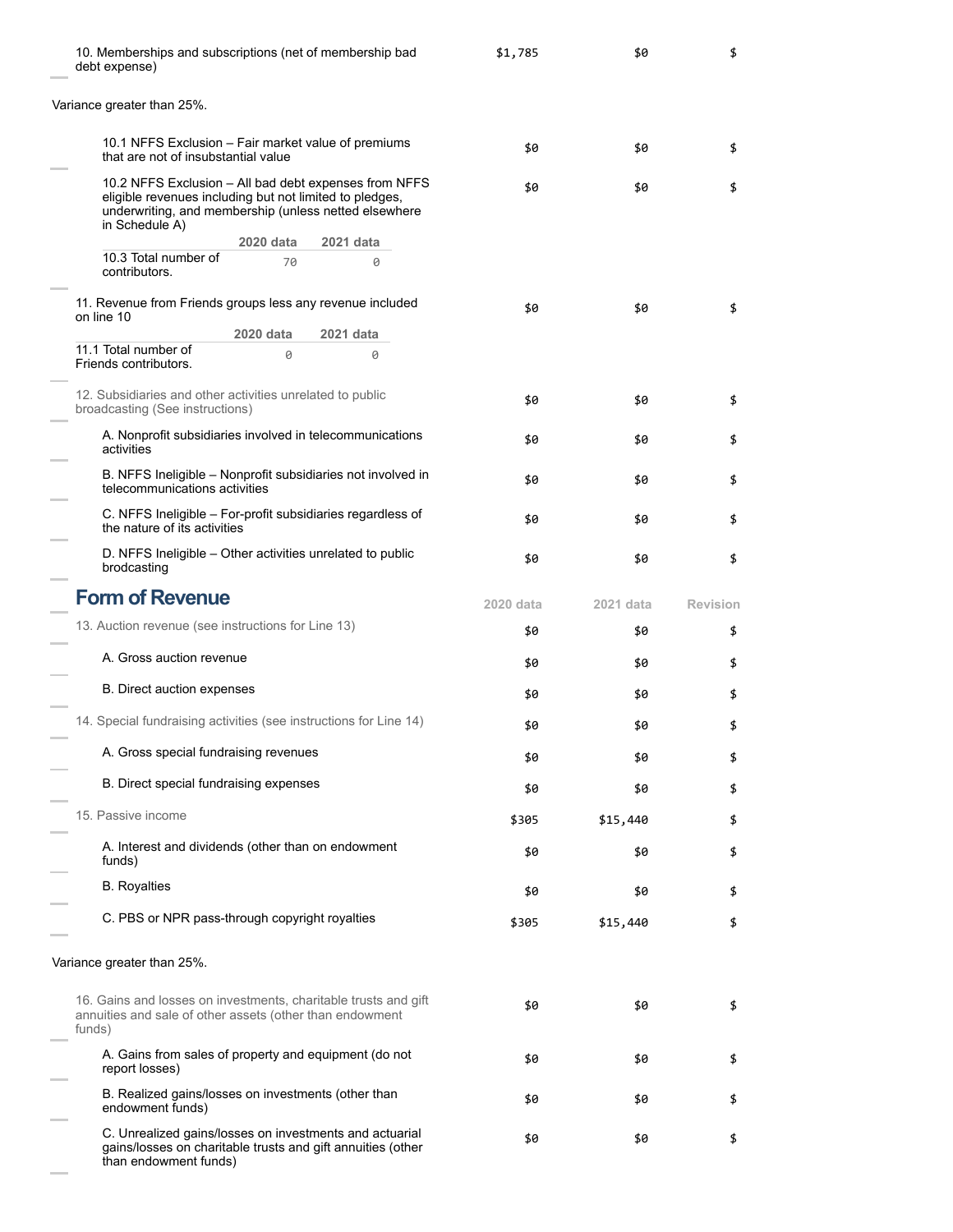| 17. Endowment revenue                                                                                                                                        | \$0         | \$0         | \$       |
|--------------------------------------------------------------------------------------------------------------------------------------------------------------|-------------|-------------|----------|
| A. Contributions to endowment principal                                                                                                                      | \$0         | \$0         | \$       |
| B. Interest and dividends on endowment funds                                                                                                                 | \$0         | \$0         | \$       |
| C. Realized net investment gains and losses on<br>endowment funds (if this is a negative amount, add a<br>hyphen, e.g., "-1,765")                            | \$0         | \$0         | \$       |
| D. Unrealized net investment gains and losses on<br>endowment funds (if this is a negative amount, add a<br>hyphen, e.g., "-1,765")                          | \$0         | \$0         | \$       |
| 18. Capital fund contributions from individuals (see<br>instructions)                                                                                        | \$0         | \$0         | \$       |
| A. Facilities and equipment (except funds received from<br>federal or public broadcasting sources)                                                           | \$0         | \$0         | \$       |
| <b>B.</b> Other                                                                                                                                              | \$0         | \$0         | \$       |
| 19. Gifts and bequests from major individual donors<br>2020 data<br>2021 data                                                                                | \$2,800     | \$0         | \$       |
| 19.1 Total number of<br>$\mathbf{1}$<br>0<br>major individual donors                                                                                         |             |             |          |
| Variance greater than 25%.                                                                                                                                   |             |             |          |
| 20. Other Direct Revenue                                                                                                                                     | \$0         | \$0         | \$       |
| Line 21. Proceeds from the FCC Spectrum Incentive Auction,<br>interest and dividends earned on these funds, channel sharing<br>revenues, and spectrum leases | \$0         | \$0         | \$       |
| A. Proceeds from sale in spectrum auction                                                                                                                    | \$0         | \$0         | \$       |
| B. Interest and dividends earned on spectrum auction<br>related revenue                                                                                      | \$0         | \$0         | \$       |
| C. Payments from spectrum auction speculators                                                                                                                | \$0         | \$0         | \$       |
| D. Channel sharing and spectrum leases revenues                                                                                                              | \$0         | \$0         | \$       |
| E. Spectrum repacking funds                                                                                                                                  | \$0         | \$0         | \$       |
| 22. Total Revenue (Sum of lines 1 through 12, 13.A, 14.A, and<br>15 through 21)                                                                              | \$2,478,958 | \$3,538,525 | \$       |
| Variance greater than 25%.                                                                                                                                   |             |             |          |
| Click here to view all NFFS Eligible revenue on Lines 3<br>through 9.                                                                                        |             |             |          |
| Click here to view all NFFS Ineligible revenue on Lines 3<br>through 9.                                                                                      |             |             |          |
| <b>Adjustments to Revenue</b>                                                                                                                                | 2020 data   | 2021 data   | Revision |
| 23. Federal revenue from line 1.                                                                                                                             | \$7,450     | \$66,290    | \$       |
| Variance greater than 25%.                                                                                                                                   |             |             |          |
| 24. Public broadcasting revenue from line 2.                                                                                                                 | \$1,089,991 | \$2,022,051 | \$       |
| Variance greater than 25%.                                                                                                                                   |             |             |          |
| 25. Capital funds exclusion—TV (3.2D, 4.2D, 5.2D, 6.2D,<br>7.2D, 8.2D, 9.2D, 18A)                                                                            | \$511,265   | \$470,866   | \$       |
| 26. Revenue on line 20 not meeting the source, form, purpose,                                                                                                | \$0         | \$0         | \$       |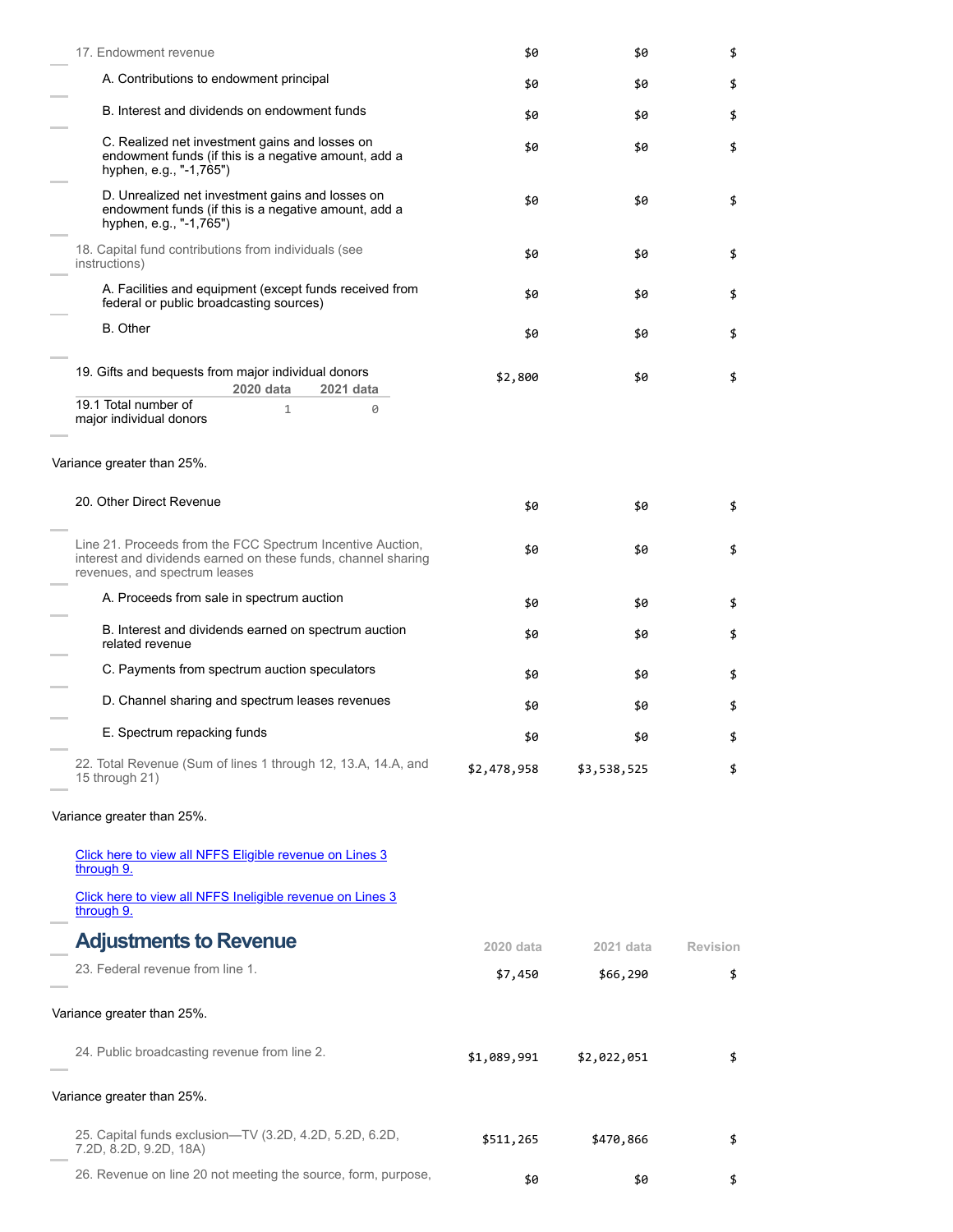|                                                                        | 27. Other automatic subtractions from total revenue                                                             |                                                                                                                             | \$74,403      | \$226,448 | \$    |
|------------------------------------------------------------------------|-----------------------------------------------------------------------------------------------------------------|-----------------------------------------------------------------------------------------------------------------------------|---------------|-----------|-------|
| 13 <sub>b</sub>                                                        |                                                                                                                 | A. Auction expenses – limited to the lesser of lines 13a or                                                                 | \$0           | \$0       | \$    |
| lesser of lines 14a or 14b                                             | B. Special fundraising event expenses – limited to the                                                          |                                                                                                                             | \$0           | \$0       | \$    |
|                                                                        |                                                                                                                 | C. Gains from sales of property and equipment – line 16a                                                                    | \$0           | \$0       | \$    |
|                                                                        | D. Realized gains/losses on investments (other than<br>endowment funds) - line 16b                              |                                                                                                                             | \$0           | \$0       | \$    |
|                                                                        | E. Unrealized investment and actuarial gains/losses<br>(other than endowment funds) - line 16c                  |                                                                                                                             | \$0           | \$0       | \$    |
|                                                                        | on endowment funds - line 17c, line 17d                                                                         | F. Realized and unrealized net investment gains/losses                                                                      | \$0           | \$0       | \$    |
| 9.2A)                                                                  | G. Rental income (3.2A, 4.2A, 5.2A, 6.2A, 7.2A, 8.2A,                                                           |                                                                                                                             | \$25,737      | \$149,325 | \$    |
| Variance greater than 25%.                                             |                                                                                                                 |                                                                                                                             |               |           |       |
| 9.2B)                                                                  |                                                                                                                 | H. Fees for services (3.2B, 4.2B, 5.2B, 6.2B, 7.2B, 8.2B,                                                                   | \$44,323      | \$76,826  | \$    |
| Variance greater than 25%.                                             |                                                                                                                 |                                                                                                                             |               |           |       |
| 9.2C)                                                                  | I. Licensing Fees (3.2C, 4.2C, 5.2C, 6.2C, 7.2C, 8.2C,                                                          |                                                                                                                             | \$0           | \$0       | \$    |
| 6.2E, 7.2E, 8.2E, 9.2E)                                                | J. Other revenue ineligible as NFFS (3.2E, 4.2E, 5.2E,                                                          |                                                                                                                             | \$4,343       | \$297     | \$    |
| Variance greater than 25%.                                             |                                                                                                                 |                                                                                                                             |               |           |       |
|                                                                        | K. FMV of high-end premiums (Line 10.1)                                                                         |                                                                                                                             | \$0           | \$0       | \$    |
| membership (Line 10.2)                                                 | L. All bad debt expenses from NFFS eligible revenues<br>including but not limited to pledges, underwriting, and |                                                                                                                             | \$0           | \$0       | \$    |
|                                                                        | M. Revenue from subsidiaries and other activities<br>ineligible as NFFS (12.B, 12.C, 12.D)                      |                                                                                                                             | \$0           | \$0       | \$    |
| from line 21.                                                          |                                                                                                                 | N. Proceeds from spectrum auction and related revenues                                                                      | \$0           | \$0       | \$    |
| Nonfederal Financial Support)                                          |                                                                                                                 | 28. Total Direct Nonfederal Financial Support (Line 22 less)<br>Lines 23 through 27). (Forwards to line 1 of the Summary of | \$795,849     | \$752,870 | \$    |
| Comments                                                               |                                                                                                                 |                                                                                                                             |               |           |       |
| Comment<br><b>Schedule B WorkSheet</b><br>KTOO-TV (1705)<br>Juneau, AK | <b>Name</b>                                                                                                     | Date                                                                                                                        | <b>Status</b> |           |       |
| Comments                                                               |                                                                                                                 |                                                                                                                             |               |           |       |
| Comment                                                                | Name                                                                                                            | Date                                                                                                                        | <b>Status</b> |           |       |
| <b>Occupancy List</b><br>KTOO-TV (1705)<br>Juneau, AK                  |                                                                                                                 |                                                                                                                             |               |           |       |
| <b>Schedule B Totals</b><br><b>KTOO-TV (1705)</b><br>Juneau, AK        |                                                                                                                 | <b>Type of Occupancy Location</b>                                                                                           |               |           | Value |

or recipient criteria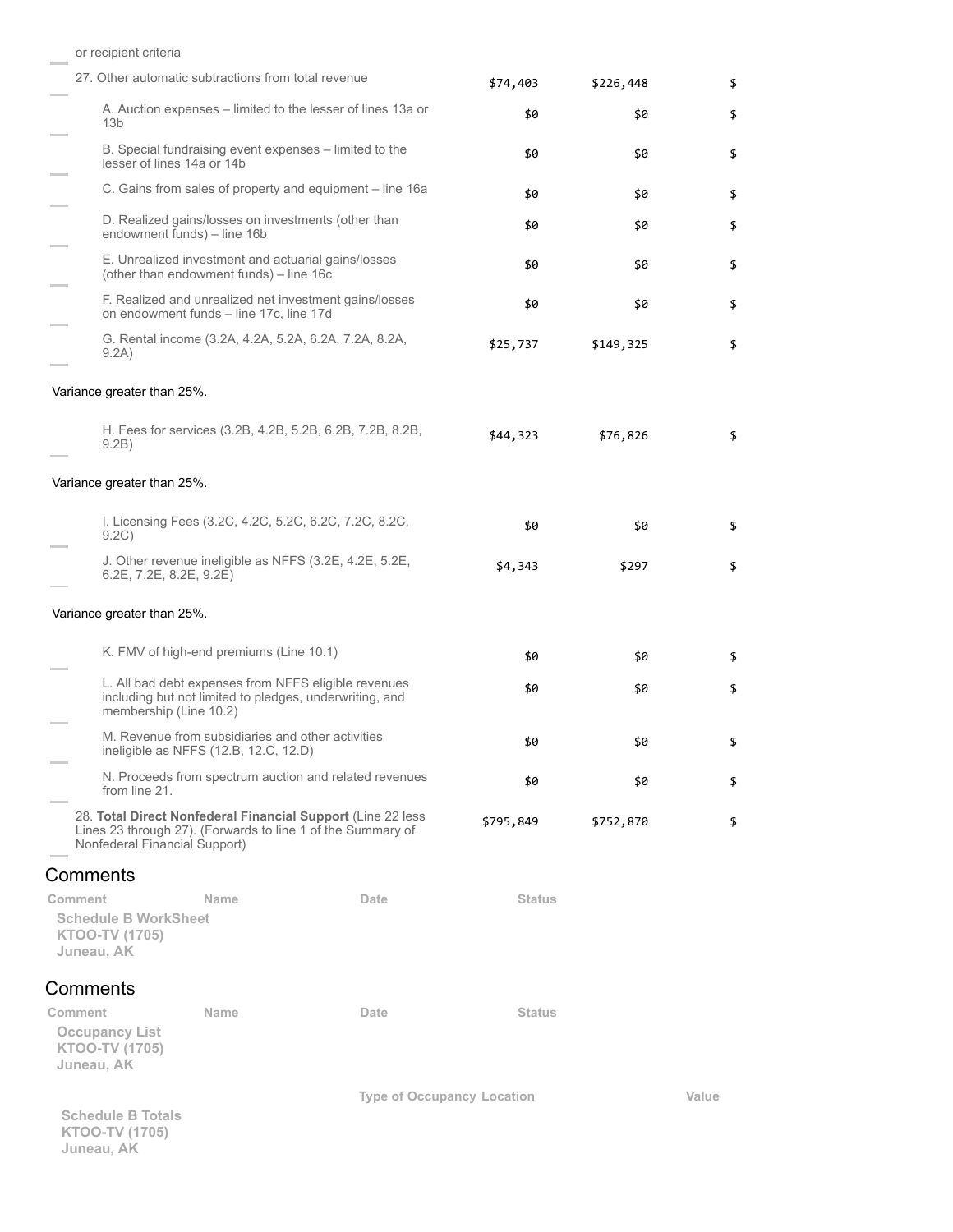|                                                                                                                  | 2020 data | 2021 data |    |
|------------------------------------------------------------------------------------------------------------------|-----------|-----------|----|
| 1. Total support activity benefiting station                                                                     |           | \$0       | \$ |
| 2. Occupancy value                                                                                               |           | \$0       | \$ |
| 3. Deductions: Fees paid to the licensee for overhead<br>recovery, assessment, etc.                              |           | \$0       |    |
| 4. Deductions: Support shown on lines 1 and 2 in excess<br>of revenue reported in financial statements.          |           | \$0       |    |
| 5. Total Indirect Administrative Support (Forwards to Line 2)<br>of the Summary of Nonfederal Financial Support) |           | \$0       |    |

6. Please enter an institutional type code for your licensee.

## Comments

**Comment Name Date Status Schedule C KTOO-TV (1705) Juneau, AK**

|                                                                                                 |    | 2020 data   | Donor<br>Code | 2021 data | <b>Revision</b> |
|-------------------------------------------------------------------------------------------------|----|-------------|---------------|-----------|-----------------|
| 1. PROFESSIONAL SERVICES (must be eligible as NFFS)                                             |    | \$26,610    |               | \$0       | \$              |
| A. Legal                                                                                        | BS | \$283       |               | \$0       | \$              |
| Variance greater than 25%.                                                                      |    |             |               |           |                 |
| B. Accounting and/or auditing                                                                   |    | \$0         |               | \$0       | \$              |
| C. Engineering                                                                                  |    | BS \$19,916 |               | \$0       | \$              |
| Variance greater than 25%.                                                                      |    |             |               |           |                 |
| D. Other professionals (see specific line item instructions<br>in Guidelines before completing) | BS | \$6,411     |               | \$0       | \$              |
| Variance greater than 25%.                                                                      |    |             |               |           |                 |
| 2. GENERAL OPERATIONAL SERVICES (must be eligible as<br>NFFS)                                   |    | \$7,269     |               | \$0       | \$              |
| A. Annual rental value of space (studios, offices, or tower<br>facilities)                      |    | \$0         |               | \$0       | \$              |
| B. Annual value of land used for locating a station-owned<br>transmission tower                 |    | \$0         |               | \$0       | \$              |
| C. Station operating expenses                                                                   | BS | \$6,394     |               | \$0       | \$              |
| Variance greater than 25%.                                                                      |    |             |               |           |                 |
| D. Other (see specific line item instructions in Guidelines<br>before completing)               | BS | \$875       |               | \$0       | \$              |
| Variance greater than 25%.                                                                      |    |             |               |           |                 |
| 3. OTHER SERVICES (must be eligible as NFFS)                                                    |    | \$29,820    |               | \$39,588  | \$              |
| A. ITV or educational radio                                                                     |    | \$0         |               | \$0       | \$              |
| B. State public broadcasting agencies (APBC, FL-DOE,<br>eTech Ohio)                             |    | \$0         |               | \$0       | \$              |

C. Local advertising 6. September 2011 10 BS \$29,820 BS \$39,588 \$ D. National advertising  $$6$  \$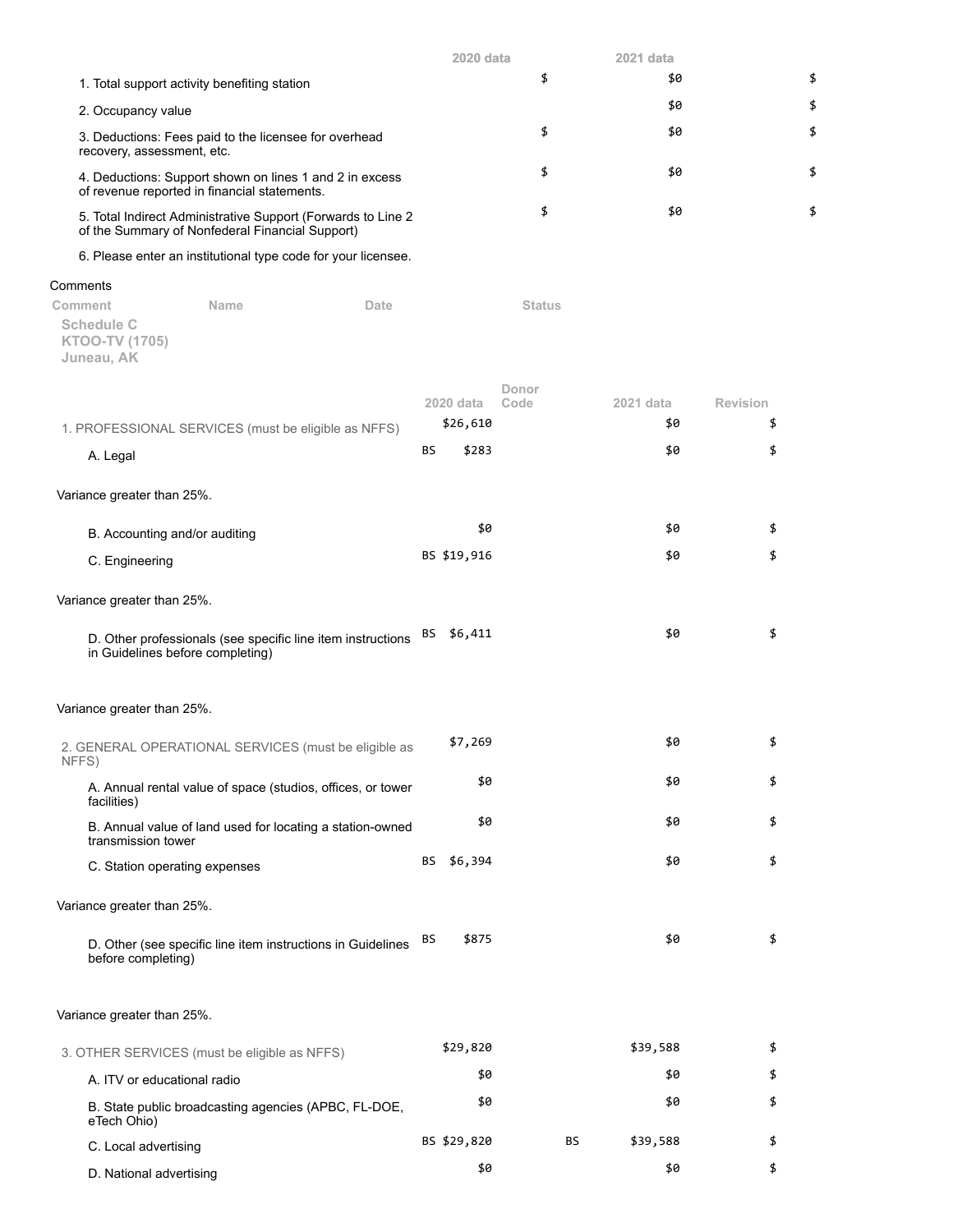| 4. Total in-kind contributions - services and other assets<br>eligible as NFFS (sum of lines 1 through 3), forwards to Line<br>3a. of the Summary of Nonfederal Financial Support               |      | 2020 data<br>\$63,699 | Donor<br>Code | 2021 data<br>\$39,588 | <b>Revision</b><br>\$ |
|-------------------------------------------------------------------------------------------------------------------------------------------------------------------------------------------------|------|-----------------------|---------------|-----------------------|-----------------------|
| Variance greater than 25%.                                                                                                                                                                      |      |                       |               |                       |                       |
| 5. IN-KIND CONTRIBUTIONS INELIGIBLE AS NFFS                                                                                                                                                     |      | \$0                   |               | \$0                   | \$                    |
| A. Compact discs, records, tapes and cassettes                                                                                                                                                  |      | \$0                   |               | \$0                   | \$                    |
| <b>B.</b> Exchange transactions                                                                                                                                                                 |      | \$0                   |               | \$0                   | \$                    |
| C. Federal or public broadcasting sources                                                                                                                                                       |      | \$0                   |               | \$0                   | \$                    |
| D. Fundraising related activities                                                                                                                                                               |      | \$0                   |               | \$0                   | \$                    |
| E. ITV or educational radio outside the allowable scope of<br>approved activities                                                                                                               |      | \$0                   |               | \$0                   | \$                    |
| F. Local productions                                                                                                                                                                            |      | \$0                   |               | \$0                   | \$                    |
| G. Program supplements                                                                                                                                                                          |      | \$0                   |               | \$0                   | \$                    |
| H. Programs that are nationally distributed                                                                                                                                                     |      | \$0                   |               | \$0                   | \$                    |
| I. Promotional items                                                                                                                                                                            |      | \$0                   |               | \$0                   | \$                    |
| J. Regional organization allocations of program services                                                                                                                                        |      | \$0                   |               | \$0                   | \$                    |
| K. State PB agency allocations other than those allowed<br>on line $3(b)$                                                                                                                       |      | \$0                   |               | \$0                   | \$                    |
| L. Services that would not need to be purchased if not<br>donated                                                                                                                               |      | \$0                   |               | \$0                   | \$                    |
| M. Other                                                                                                                                                                                        |      | \$0                   |               | \$0                   | \$                    |
| 6. Total in-kind contributions - services and other assets (line 4<br>plus line 5), forwards to Schedule F, line 1c. Must agree with<br>in-kind contributions recognized as revenue in the AFS. |      | \$63,699              |               | \$39,588              | \$                    |
| Variance greater than 25%.                                                                                                                                                                      |      |                       |               |                       |                       |
| Comments                                                                                                                                                                                        |      |                       |               |                       |                       |
| Name<br>Comment                                                                                                                                                                                 | Date |                       | <b>Status</b> |                       |                       |
| <b>Schedule D</b><br><b>KTOO-TV (1705)</b><br>Juneau, AK                                                                                                                                        |      |                       |               |                       |                       |
|                                                                                                                                                                                                 |      | 2020 data             | Donor<br>Code | 2021 data             | <b>Revision</b>       |
| 1. Land (must be eligible as NFFS)                                                                                                                                                              |      | \$                    |               | \$0                   | \$                    |
| 2. Building (must be eligible as NFFS)                                                                                                                                                          |      | \$                    |               | \$0                   | \$                    |
| 3. Equipment (must be eligible as NFFS)                                                                                                                                                         |      | \$                    |               | \$0                   | \$                    |

4. Vehicle(s) (must be eligible as NFFS)  $\qquad$  \$ 5. Other (specify) (must be eligible as NFFS)  $\frac{1}{3}$   $\frac{1}{3}$   $\frac{1}{3}$ 

| \$0<br>6. Total in-kind contributions - property and equipment eligible<br>as NFFS (sum of lines 1 through 5), forwards to Line 3b. of<br>the Summary of Nonfederal Financial Support |    |
|---------------------------------------------------------------------------------------------------------------------------------------------------------------------------------------|----|
| \$0<br>7. IN-KIND CONTRIBUTIONS INELIGIBLE AS NFFS                                                                                                                                    |    |
| \$0<br>\$<br>a) Exchange transactions                                                                                                                                                 | \$ |
| \$0<br>Я<br>b) Federal or public broadcasting sources                                                                                                                                 | \$ |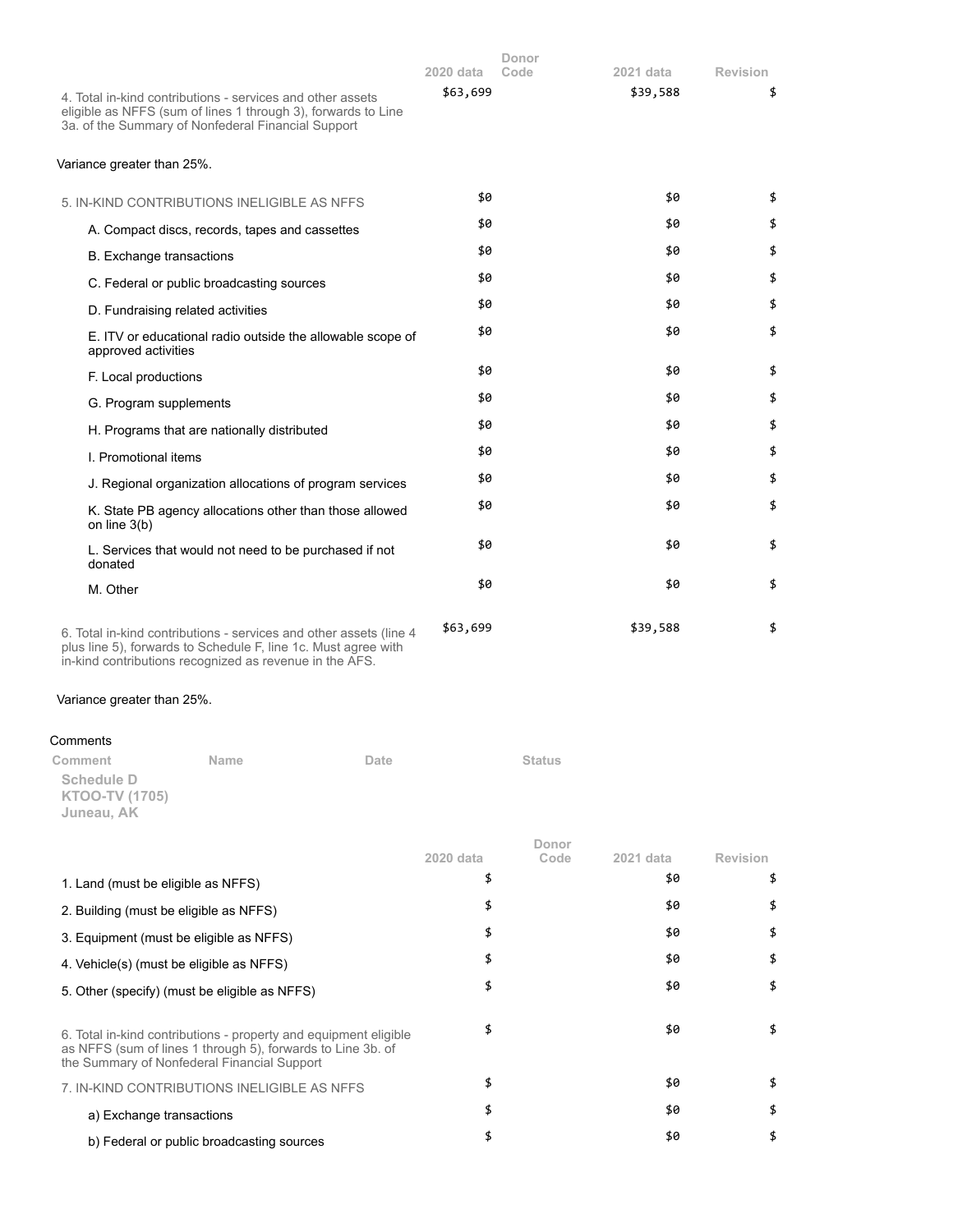|                                                                                                                                                                                              |      | 2020 data     | Donor<br>Code<br>2021 data | <b>Revision</b> |
|----------------------------------------------------------------------------------------------------------------------------------------------------------------------------------------------|------|---------------|----------------------------|-----------------|
| c) TV only-property and equipment that includes new<br>facilities (land and structures), expansion of existing<br>facilities and acquisition of new equipment                                |      | \$            |                            | \$<br>\$0       |
| d) Other (specify)                                                                                                                                                                           |      | \$            |                            | \$0<br>\$       |
| 8. Total in-kind contributions - property and equipment (line 6<br>plus line 7), forwards to Schedule F, line 1d. Must agree with<br>in-kind contributions recognized as revenue in the AFS. |      | \$            |                            | \$0<br>\$       |
| Comments                                                                                                                                                                                     |      |               |                            |                 |
| <b>Name</b><br>Comment<br><b>Schedule E</b><br>KTOO-TV (1705)<br>Juneau, AK                                                                                                                  | Date | <b>Status</b> |                            |                 |
| <b>EXPENSES</b><br>(Operating and non-operating)                                                                                                                                             |      |               |                            |                 |
| <b>PROGRAM SERVICES</b>                                                                                                                                                                      |      | 2020 data     | 2021 data                  | <b>Revision</b> |
| 1. Programming and production                                                                                                                                                                |      | \$1,112,236   | \$1,678,009                | \$              |
| A. TV CSG                                                                                                                                                                                    |      | \$94,313      | \$156,636                  | \$              |
| <b>B.</b> TV Interconnection                                                                                                                                                                 |      | \$0           | \$0                        | \$              |
| C. Other CPB Funds                                                                                                                                                                           |      | \$218,947     | \$445,262                  | \$              |
| D. All non-CPB Funds                                                                                                                                                                         |      | \$798,976     | \$1,076,111                | \$              |
| 2. Broadcasting and engineering                                                                                                                                                              |      | \$784,578     | \$449,743                  | \$              |
| A. TV CSG                                                                                                                                                                                    |      | \$358,303     | \$354,589                  | \$              |
| <b>B.</b> TV Interconnection                                                                                                                                                                 |      | \$12,125      | \$12,635                   | \$              |
| C. Other CPB Funds                                                                                                                                                                           |      | \$0           | \$0                        | \$              |
| D. All non-CPB Funds                                                                                                                                                                         |      | \$414,150     | \$82,519                   | \$              |
| 3. Program information and promotion                                                                                                                                                         |      | \$0           | \$0                        | \$              |
| A. TV CSG                                                                                                                                                                                    |      | \$0           | \$0                        | \$              |
| <b>B. TV Interconnection</b>                                                                                                                                                                 |      | \$0           | \$0                        | \$              |
| C. Other CPB Funds                                                                                                                                                                           |      | \$0           | \$0                        | \$              |
| D. All non-CPB Funds                                                                                                                                                                         |      | \$0           | \$0                        | \$              |
| <b>SUPPORT SERVICES</b>                                                                                                                                                                      |      | 2020 data     | 2021 data                  | Revision        |
| 4. Management and general                                                                                                                                                                    |      | \$430,655     | \$386,437                  | \$              |
| A. TV CSG                                                                                                                                                                                    |      | \$332,833     | \$329,674                  | \$              |
| <b>B. TV Interconnection</b>                                                                                                                                                                 |      | \$0           | \$0                        | \$              |
| C. Other CPB Funds                                                                                                                                                                           |      | \$0           | \$672                      | \$              |
| D. All non-CPB Funds                                                                                                                                                                         |      | \$97,822      | \$56,091                   | \$              |
| 5. Fund raising and membership development                                                                                                                                                   |      | \$40,527      | \$39,805                   | \$              |
| A. TV CSG                                                                                                                                                                                    |      | \$4,209       | \$217                      | \$              |
| <b>B. TV Interconnection</b>                                                                                                                                                                 |      | \$0           | \$0                        | \$              |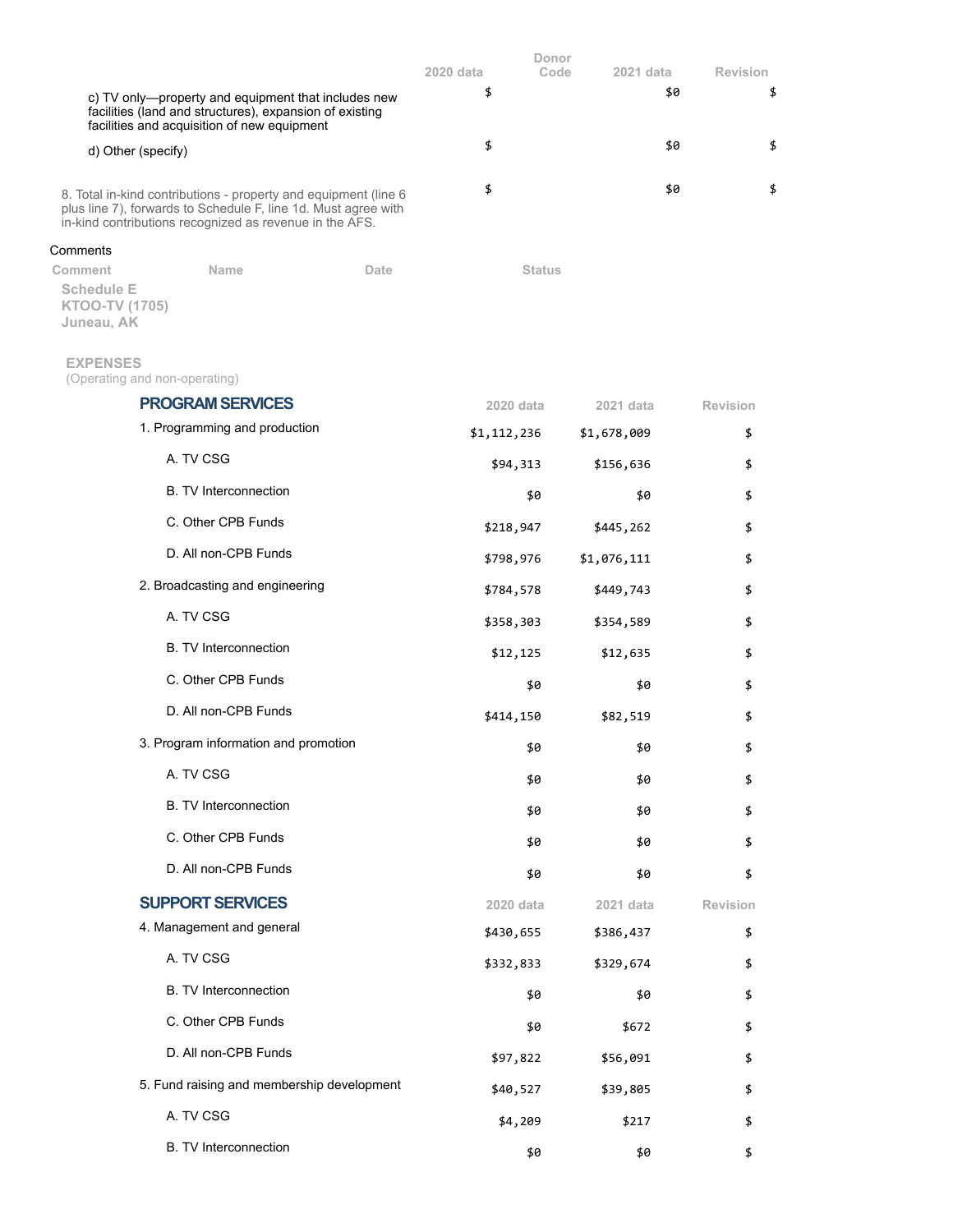|          | <b>PROGRAM SERVICES</b>                                                                                | 2020 data     | 2021 data   | <b>Revision</b> |
|----------|--------------------------------------------------------------------------------------------------------|---------------|-------------|-----------------|
|          | C. Other CPB Funds                                                                                     | \$0           | \$0         | \$              |
|          | D. All non-CPB Funds                                                                                   | \$36,318      | \$39,588    | \$              |
|          | 6. Underwriting and grant solicitation                                                                 | \$58,090      | \$0         | \$              |
|          | A. TV CSG                                                                                              | \$0           | \$0         | \$              |
|          | <b>B.</b> TV Interconnection                                                                           | \$0           | \$0         | \$              |
|          | C. Other CPB Funds                                                                                     | \$0           | \$0         | \$              |
|          | D. All non-CPB Funds                                                                                   | \$58,090      | \$0         | \$              |
|          | 7. Depreciation and amortization (if not allocated to<br>functional categories in lines 1 through 6)   | \$0           | \$259,676   | \$              |
|          | A. TV CSG                                                                                              | \$0           | \$0         | \$              |
|          | <b>B.</b> TV Interconnection                                                                           | \$0           | \$0         | \$              |
|          | C. Other CPB Funds                                                                                     | \$0           | \$0         | \$              |
|          | D. All non-CPB Funds                                                                                   | \$0           | \$259,676   | \$              |
|          | 8. Total Expenses (sum of lines 1 to 7) must<br>agree with audited financial statements                | \$2,426,086   | \$2,813,670 | \$              |
|          | A. Total TV CSG (sum of Lines 1.A, 2.A, 3.A,<br>4.A, 5.A, 6.A, 7.A)                                    | \$789,658     | \$841,116   | \$              |
|          | B. Total TV Interconnection (sum of Lines 1.B,<br>2.B, 3.B, 4.B, 5.B, 6.B, 7.B)                        | \$12,125      | \$12,635    | \$              |
|          | C. Total Other CPB Funds (sum of Lines 1.C,<br>2.C, 3.C, 4.C, 5.C, 6.C, 7.C)                           | \$218,947     | \$445,934   | \$              |
|          | D. Total All non-CPB Funds (sum of Lines 1.D,<br>2.D, 3.D, 4.D, 5.D, 6.D, 7.D)                         | \$1,405,356   | \$1,513,985 | \$              |
|          | <b>INVESTMENT IN CAPITAL ASSETS</b><br>Cost of capital assets purchased or donated                     |               |             |                 |
|          |                                                                                                        | 2020 data     | 2021 data   | <b>Revision</b> |
|          | 9. Total capital assets purchased or donated                                                           | \$123,256     | \$496,064   | \$              |
|          | 9a. Land and buildings                                                                                 | \$3,805       | \$20,515    | \$              |
|          | 9b. Equipment                                                                                          | \$119,451     | \$475,549   | \$              |
|          | 9c. All other                                                                                          | \$0           | \$0         | \$              |
|          | 10. Total expenses and investment in<br>capital assets (Sum of lines 8 and 9)                          | \$2,549,342   | \$3,309,734 | \$              |
|          | <b>Additional Information</b><br>(Lines 11 + 12 must equal line 8 and Lines 13 + 14 must equal line 9) |               |             |                 |
|          |                                                                                                        | 2020 data     | 2021 data   | <b>Revision</b> |
|          | 11. Total expenses (direct only)                                                                       | \$2,362,387   | \$2,774,082 | \$              |
|          | 12. Total expenses (indirect and in-kind)                                                              | \$63,699      | \$39,588    | \$              |
|          | 13. Investment in capital assets (direct only)                                                         | \$123,256     | \$496,064   | \$              |
|          | 14. Investment in capital assets (indirect and in-<br>kind)                                            | \$0           | \$0         | \$              |
| Comments |                                                                                                        |               |             |                 |
| Comment  | Name<br>Date                                                                                           | <b>Status</b> |             |                 |

**Schedule F KTOO-TV (1705)**